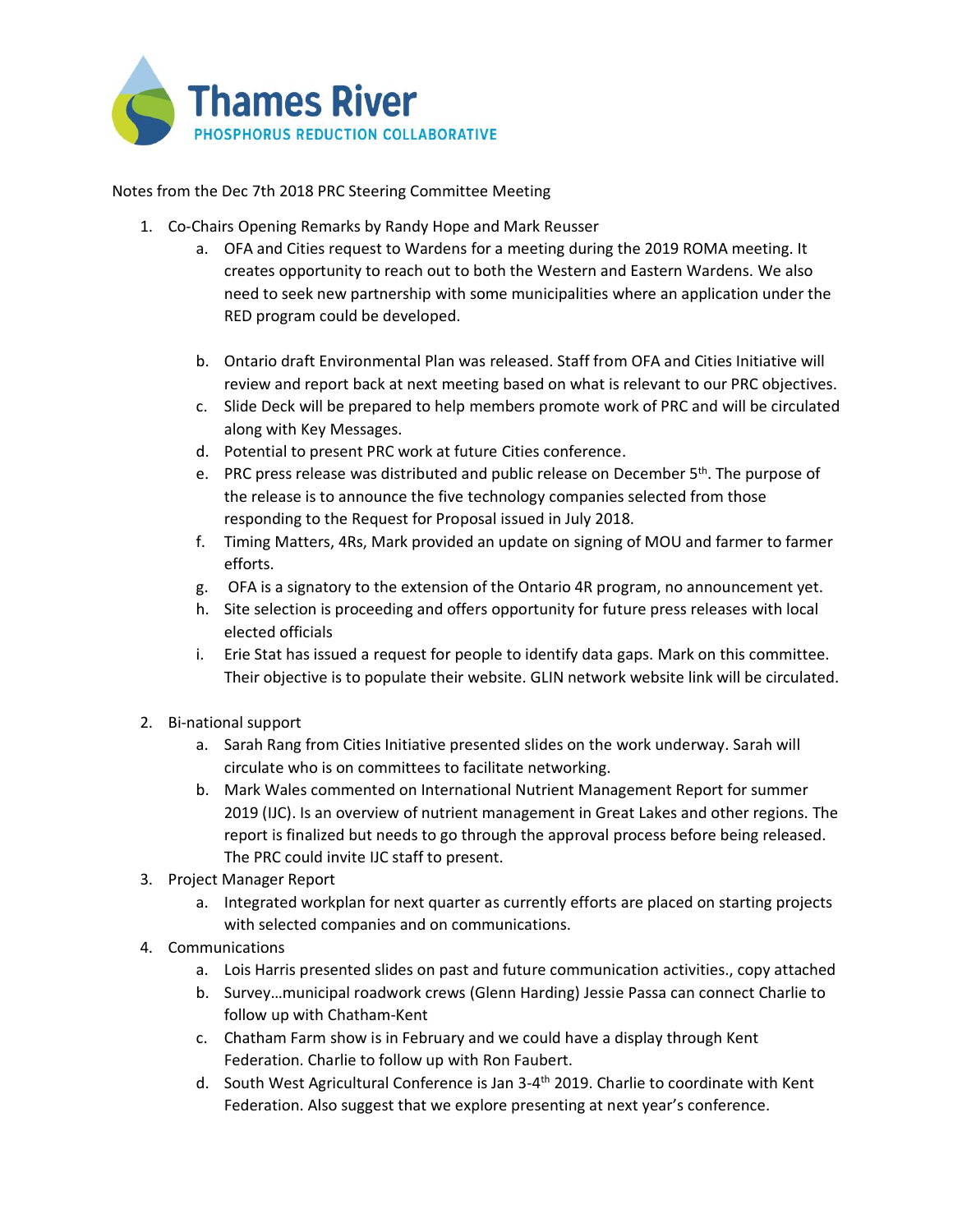

- e. Public Utilities Commissions have own website (Windsor, Chatham, Sarnia, London, Woodstock, OCWA) and we need to link to those.
- f. Discussion on why farmers are concerned of the size of their contribution to Lake Erie P problems when there continues to be bypasses etc. The PRC will explore opportunities for more clarifications from officials and possibly a presentation at future meetings. Kevin McKague will circulate a link to a U of Michigan report on modelling the Detroit River. A link will be placed on the ThamesRiverPRC.com website. The report will help put various loading sources in perspective.
- g. When updating PRC brochure, revise organization names
- h. Survey slide to refer to urban centers to be more generic in the future
- i. Backgrounder document: Muddy River site will be referred to edge of stream site to distinguish from pump stations.;
- 5. Medway Creek
	- a. Michael Funk of the UTRCA presented monitoring information for the Medway Creek. A copy is attached. Key points raised include:
		- i. BMPs for winter season that work is a must as most P is lost during this winter non-growing period. For example, about one third of annual P load occurred over three days in Feb.
		- ii. P load has been calculated
		- iii. Doing new work on P loads with cover crops and no cover crop
		- iv. Medway field loses are 0.67 lbs per acre, but there is a range.
		- v. Systems approach is planned based on BMP implementation on most farms
		- vi. Strategy is to stop sediment and then soluble P
		- vii. Surface runoff has more particulate but in end drainage water follows the same
- 6. Technology and Site Selection
	- a. Charlie presented slides (attached) summarizing technologies and sites. It was suggested that each site be identified as to the sub-watershed and municipal drain.
	- b. There were questions about whether these were new innovative technologies and so may be eligible to be considered as part of the Regional Economic Development work.
	- c. There was discussion on best methods for permit process, and how to engage local Councils
	- d. Most felt that weather data could be used from existing weather stations and that the cost for site specific weather stations was prohibitive. We need to negotiate with Weather Information Network to access data with their participation on the PRC.
	- e. The cost/benefit of some of these technologies was questioned. As part of the report metrics to ECCC, the removal cost per kg will be developed and compared to other costs for P removal such as STP.
- 7. Huron Project
	- a. Mel Luymes presented a project of the Huron Soil and Crop Association to instrument a farm with extreme topography. Work will be completed in 2019 followed by monitoring.
- 8. Round Table